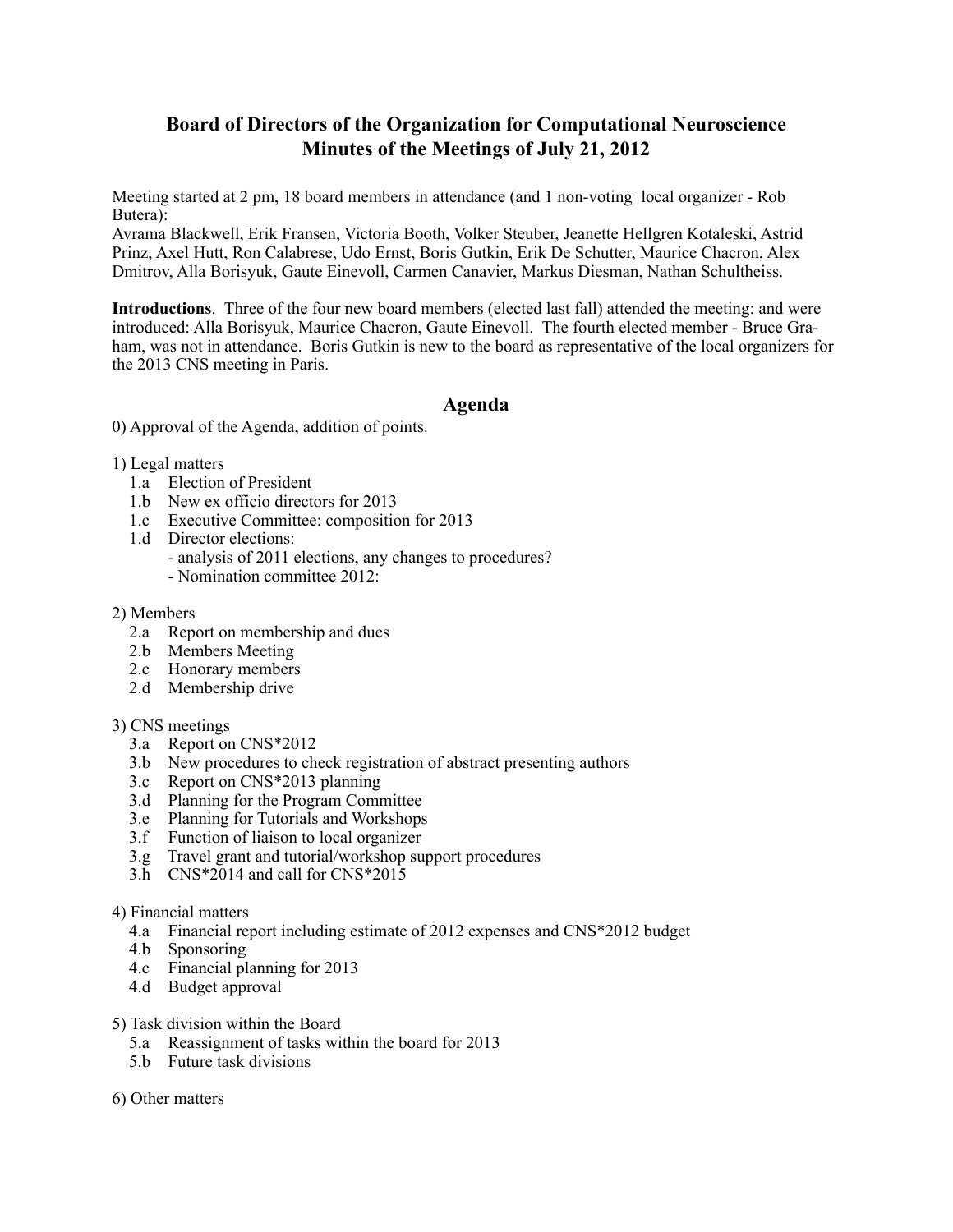- 6.a OCNS and social media: Facebook, compneuro mailing list, twitter?
- 6.b OCNS sponsored meetings and courses
- 6.c Abstract submission, reviewing, program book etc for 2013: detailed planning of improved workflows

**0.** Agenda was presented. Two items were added to "Other matters":

a. Web content

b. Mailing lists.

## **1. Legal matters**.

**1.a.** We need to elect a new president. Erik D.S. sent out an email asking for candidates. No one volunteered. Under our Bylaws, officers can be re-elected. Erik D.S. mentioned that if he is re-elected, his term will total 5 years when this new term is finished, and he intends to step down at that time. Therefore, current board members, especially the new ones, need to think about this for the future. Erik D.S. stepped out while the remaining board members discussed and voted. There were two positive comments, and no negative comments about Erik D.S.. Carmen C moved that we elect Erik D.S. President. Victoria B seconded. The motion passed unanimously. Erik D.S. was invited back into the room. It was recommended that Erik D.S. prepare a document outlining his duties - not the ones done to get the OCNS set-up, but the ones that will need to be continued. Another recommendation was that next year, those who are interested in being president, begin to "shadow" the president to learn some of those duties. Erik D.S. pointed out that the past-president stays a member of the board to help mentor the new president.

**1.b.** New ex-officio members of the board

Several board members will be rotating off, and either they need to be replaced, or their duties need to be re-assigned.

**1.b.1.** Carmen C is currently sponsorship chair. She said the she typically gets 3-5 sponsors per year. Neuralynx, Brain Corp, and Springer were sponsors this year. Rob Butera, a local organizer, got a lot of other sponsors this year. He mentioned that Mathworks is potentially interested, but needs to be contacted early, say Jan-Mar time frame. It was suggested that Rob B should run for elections and possibly take over Sponsorship in the future.

**1.b.2.** Alex D is workshop chair. The workshop chair will pass to Volker S, who is assistant workshop chair. We need to appoint new assistant workshop chair to one of the new elected members.

**1.b.3.** Jean Marc Fellows is the ex-officio member who is publication chair. Astrid recommended that Gennady Cymbaluk be made publication chair. The role is to prepare abstracts for the BMC submission. The possibility that Gennady C would run for election was discussed, and then we would appoint him exofficio if he was not elected. Traditionally publication chair is not duty performed by board member because it is more related to the CNS program. So, we decided to appoint Gennady C. ex-officio as publication chair.

**1.b.4.** Erik F is rotating off as past local organizer. He will be replaced by Maurice C who will become an ex-officio board member as future local organizer. The complication is that Maurice C is a newly elected board member. There was a discussion about whether to keep Maurice C as elected, or replace him and make him just an ex-officio member. The issues have to do with number of years on the board (one additional year as past local organizer) and duties (he will be too involved in local organization to assist with travel). Alex D made the recommendation that instead of the board deciding, Maurice C should officially resign from the board if he agrees that is the best solution. If he resigns prior to the Fall elections, then 5 new directors will be elected this year.

**NOTE ADDED:** Maurice C submitted his resignation as elected director effective December 31, 2012 by e-mail on July 24.

**1.b.5.** Nathan S is rotating off as postdoc representative and also does member approvals. This involves verifying that the member applicant belongs to the university or department listed in application, or possibly searching for the member applicant when no university or institute is listed, which is more work. Member approvals is done once per week, and only 1 ever denied (the applicant was emailed and never responded). Gaute E. agreed to take on member approvals. Avrama B recommended that Institute be made a required field in the application to facilitate the verification process.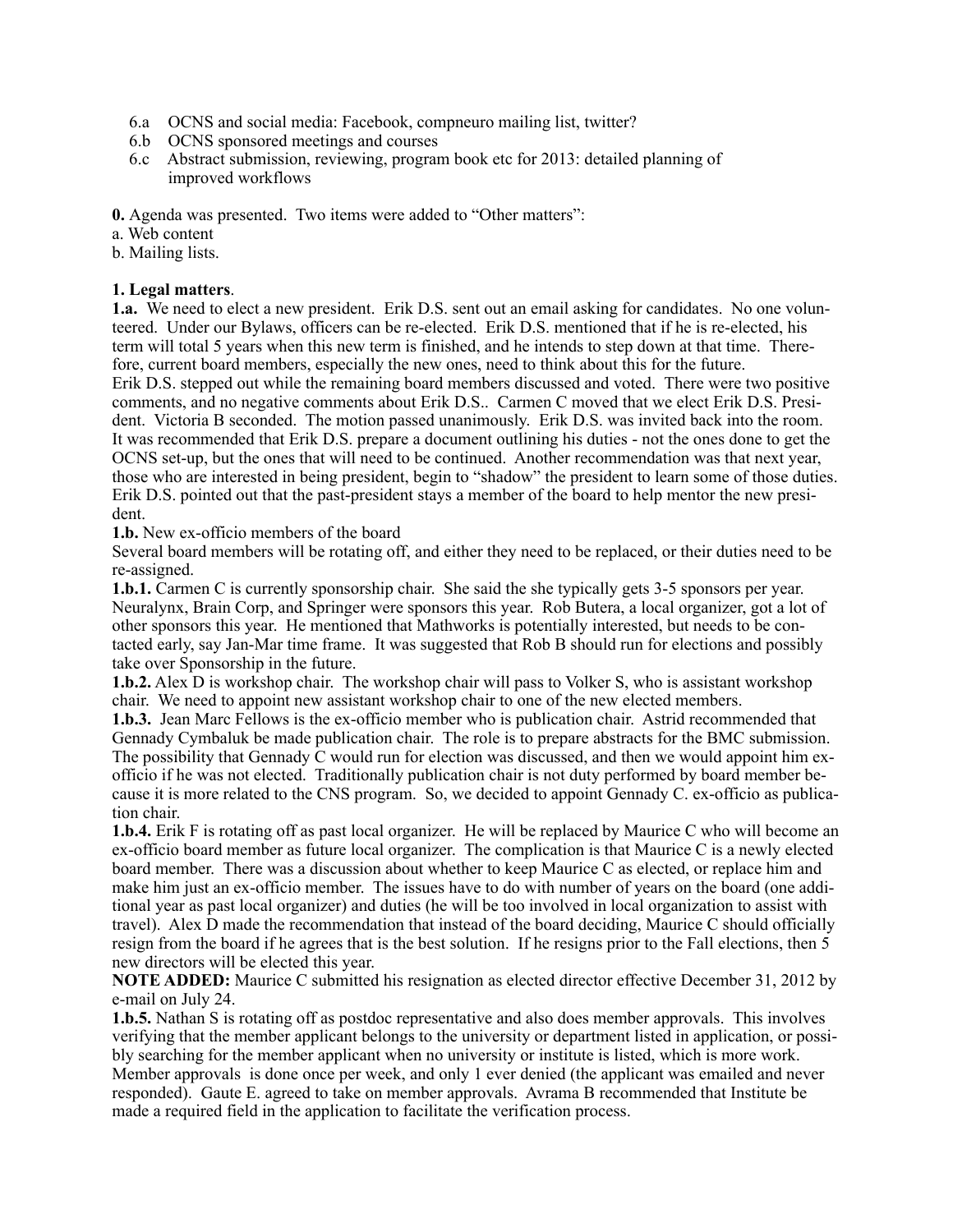**1.b.6.** Lars Schwaber is rotating off. He is currently webmaster. These duties will be transferred to a new board member. This duty requires some skill, so if no newly elected board member is suitable, an exofficio board member will have to be appointed.

**1.c.** Executive committee composition for 2013.

Automatic members are President (Erik D.S.), Vice President/Secretary (Avrama B) Treasurer (Victoria B) and Past President (Ranu Jung). Two are elected. The current elected members are Carmen C, who is rotating off, and Astrid P. Marcus D volunteered to replace Carmen C. No one objected, so Marcus D is the new 6<sup>th</sup> Exec Comm member.

The exec committee also has a non-voting member. Ron was the non-voting member last year. It was recommended that Boris G become the new non-voting member. No one objected. **1.d.** Director elections

There will be four positions (or 5 if Maurice C resigns).

Last year there were many more candidate than expected. Feedback on the process from the newly elected members was sought. Maurice C said the procedure was straightforward. After the initial browser problem was fixed, there were no more problems. Member voting was good: 46% of all members. The highest participation was from post-docs. 20% voted for 1, 13% voted for 2, 18% voted for 3, 26% voted for 4. Smaller percents voted for more. Some of the winners received significantly higher votes, but other winners only received one higher vote. There was another group receiving significantly lower votes. Overall assessment is that the procedure worked really well, and we should continue with the same procedure. The only concern for the next election is that we want to get a new post-doc member on the board. Erik presented two possibilities. (A) we request the members to cast at least 1 vote for a post-doc candidate. (B) If no post-doc candidate receives enough votes, we select the post-doc candidate with the greatest votes as the new post-doc candidate. After discussion of these, with no new solutions presented, we voted. The outcome was 10 votes for B and 8 votes for A. Note that implementing (B) will not prevent more than 1 post-doc being elected. Erik D.S. presented a suggested calendar of elections, which was accepted. The nomination committee for 2012 needs additional members. Two members from last year (Erik D.S. and Axel H.) are still on the committee. Duties include checking the outcome, and supervising the elections. Last year the committee also had to fine tune the rules, but this is not needed this year. Alex D. And Maurice C. volunteered for the committee.

## **2. Members**

**2.a.1.** Report on 313 active (paying) members. 125 Faculty, 69 PostDocs, 119 Students. 317 non-active members (did not pay the 2012 dues). We discussed what to do about these non-active members. Erik D.S. informed us that once we have more than 1000 members (active or inactive) our MemberClicks costs go up. We can't delete the inactive member records without losing transaction information, which has tax implications. In addition, if we delete them, then they would have to reapply later if they want to have member benefits again. Erik D.S. proposed three possible solutions. (A) we charge a fee for re-activating inactive members. (B) we charge no fee for re-activating inactive members. (C) We make inactive members pay for all inactive years. Active discussion ensued. There is some work involved in implementing options (A) and (B). It is likely that many of the inactive members will re-activate for European conferences. We might want to eliminate inactive members after multiple inactive years. We will need to continue tracking membership patterns, and also look into tax laws regarding financial records. The general consensus was for option (B): that we do not charge for inactive years, or any fee. We include inactive members in the total membership count, though they are not entitled to any member benefits and cannot vote.

**2.a.2** Multi-year memberships. Last year we implemented the option for paying 2 years at once, with a 50% discount for the second year. This was quite successful: two thirds of members paid for 2 years. A three year option was suggested and agreed to, with the same 50% discount for the third year. It is likely we will have fewer inactive members with a three year membership costing the same as two years. Member approval process was discussed. Currently it is once per week, more frequent during busy times. Problems arose close to early registration and abstract submission deadline. A blackout period around these deadlines was suggested. The same endpoint can be achieved if we announce membership application deadlines several days prior to these other deadlines (similar to what SFN does). **2.b.** There is a members meeting on Tuesday and the agenda has been posted.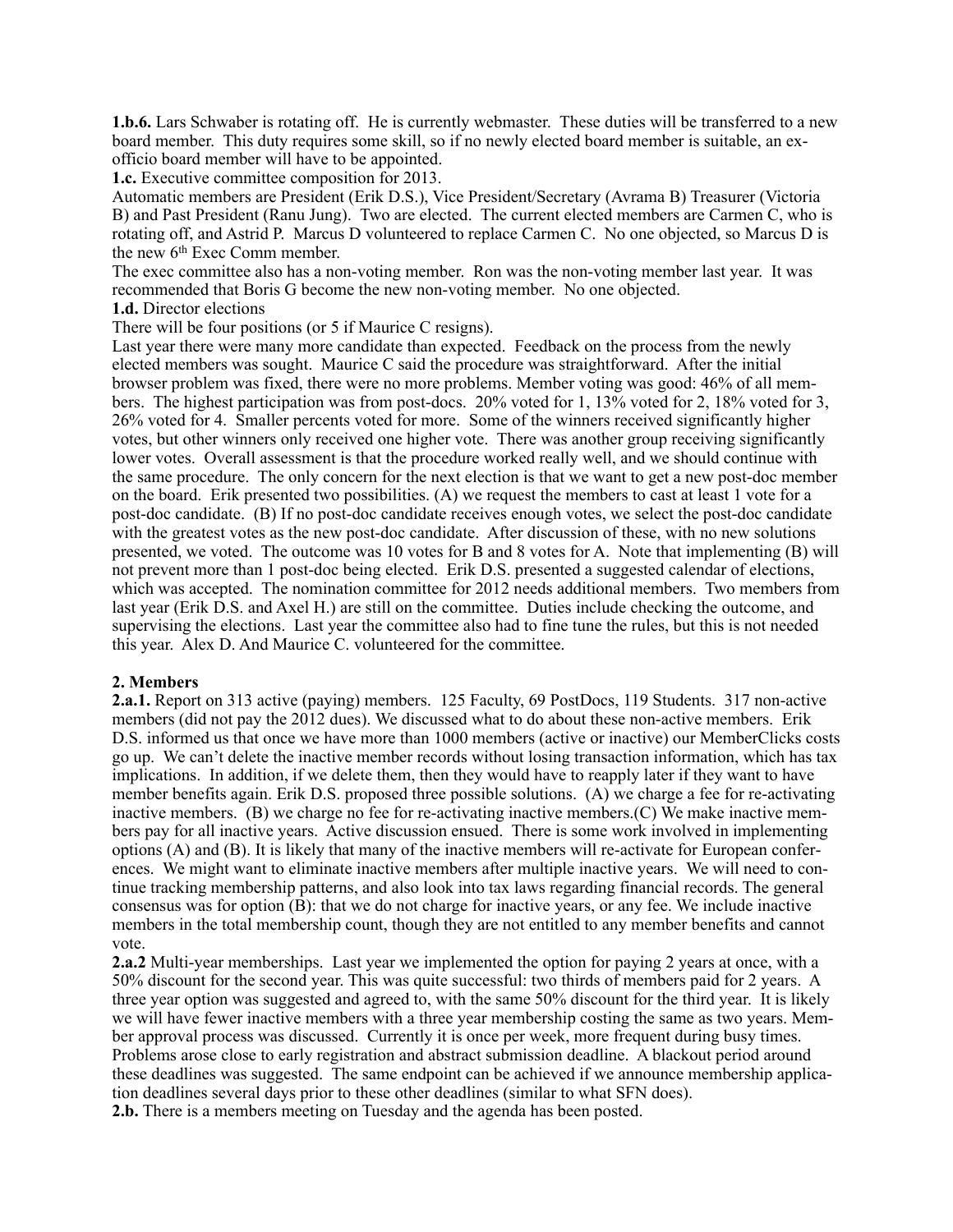**2.c.** Honorary members. Presently we have one: Will Rall. We discussed whether we wanted more, and what the criteria should be. "Retired only" was suggested but not agreed upon. Other suggestions: Leaders in the field, Service to OCNS. Having members nominate or suggest candidates was suggested, but all agreed that the board should ultimately decide among the nominations. Voting for honorary members could alienate unsuccessful candidates. We decided to put honorary members (criteria, procedures) on the agenda for next year. Inviting honorary members to the conference makes this a real cost, but perhaps we can get sponsorship for the position.

#### **2.d.** Member drive (Alla B. leads discussion)

Last year we placed flyers at the SFN Comp Neuro social. We are currently working on flyers for the Paris mtg for the SFN 2012 social. Also the NY Acad Sci Neural coding meeting will place flyers. Alla B. will inquire whether the SIAM life sciences meeting will place flyers. She solicited other venues, and also what info to place on the flyer. Volker S. suggested FENS, and ANN meetings. Astrid P. suggested that flyers be placed on the website for members to take to other meetings they attend. Also, email the flyer to members requesting they post at their institutes. Requesting Ann at Springer take flyers to her other meetings was suggested. Erik D.S. said he would do this.

## **3. CNS meetings**

**3.a.** Astrid provided report on submissions. Registration is ~10% higher than San Antonio (Ron C. reported 347 as latest numbers). Astrid P. reported trend of slightly more submissions from faculty. Only 28 travel applications were submitted. All were funded. This may have been due to the new requirement for 3 page extended abstract (instituted to allow for more reasonable review.) All agreed that this should be kept, but we need to announce it better. Nathan S. reported not being aware of new rule until he was at end of submission process. Award amounts were \$200, \$400 or \$800 depending on location. **3.b.** Astrid P. discussed new rules on submission. There must be a registered member on each submission. Members may sponsor 2 abstracts, non-members may sponsor only 1 abstract. These rules resulted in 5 withdrawals this year, but no one thought this was bad - it might decrease empty poster boards, which really looks bad to conference attendees. The problem is that enforcing this rule entailed lots of work to cross check different lists - the abstract submission from ConfMaster and the registration from Member-Clicks. Then multiple emails needed to be sent to make sure the abstract submitters registered. This is too much work for a volunteer position, and most of us agreed that we need a method to improve this. A single website for abstract and registration would be ideal, but Jean Marc F. looked into this last year and was unable to find a single system that would do all of this. One solution is to require registration first, then the registrant receives a ConfMaster login. This is similar to what FENS does now. Few might still need some verification, because a member gets two logins and could give one of theirs to someone else. We would have to guarantee a 100% refund to those whose abstracts were rejected, though this is a small number. A second solution is to submit the abstract on MemberClicks, then transfer the abstract to ConfMaster after the submission deadline. Then we could allow a later registration. We could automatically verify registration, and batch send emails for non-registrants. Option 1 might be difficult for students who have trouble finding travel money until late. Option 2 is difficult for members editing their abstracts prior to BMC publication and after the abstracts were transferred to ConfMaster. We had additional discussion on the pros and cons of these options. We are all aware that some people might not submit because of these new rules, though we should still have an extremely high number for the Paris meeting. Ron C. moved to accept option 1 (register prior to submission). Avrama B. seconded. The vote was 18 for, 0 against. It was pointed out that we get lots of submissions after our first deadline, thus we will need to continue to have an extended deadline. This will be especially important with the new registration rules. In addition, we should put this on our flyer, send multiple emails, and make it prominent on all websites. The board will need to test the system early.

Ron C. mentioned that the local organizer is given control of the meeting part of the website. Thus, Boris G. must find someone to do this. Ron C, said that a standard program written to extract information would be great. Udo E. has started procedures for ConfMaster and the program book. **3.c.** 2013 planning.

Boris G. Presented a power point summary of meeting planning so far. Several additional points were made. 1. Someone suggested that we provide 3-4 day metro cards in the registration packets, to save attendees from having to purchase these themselves. 2. Udo was concerned that 500  $\text{m}^{\wedge}2$  room was not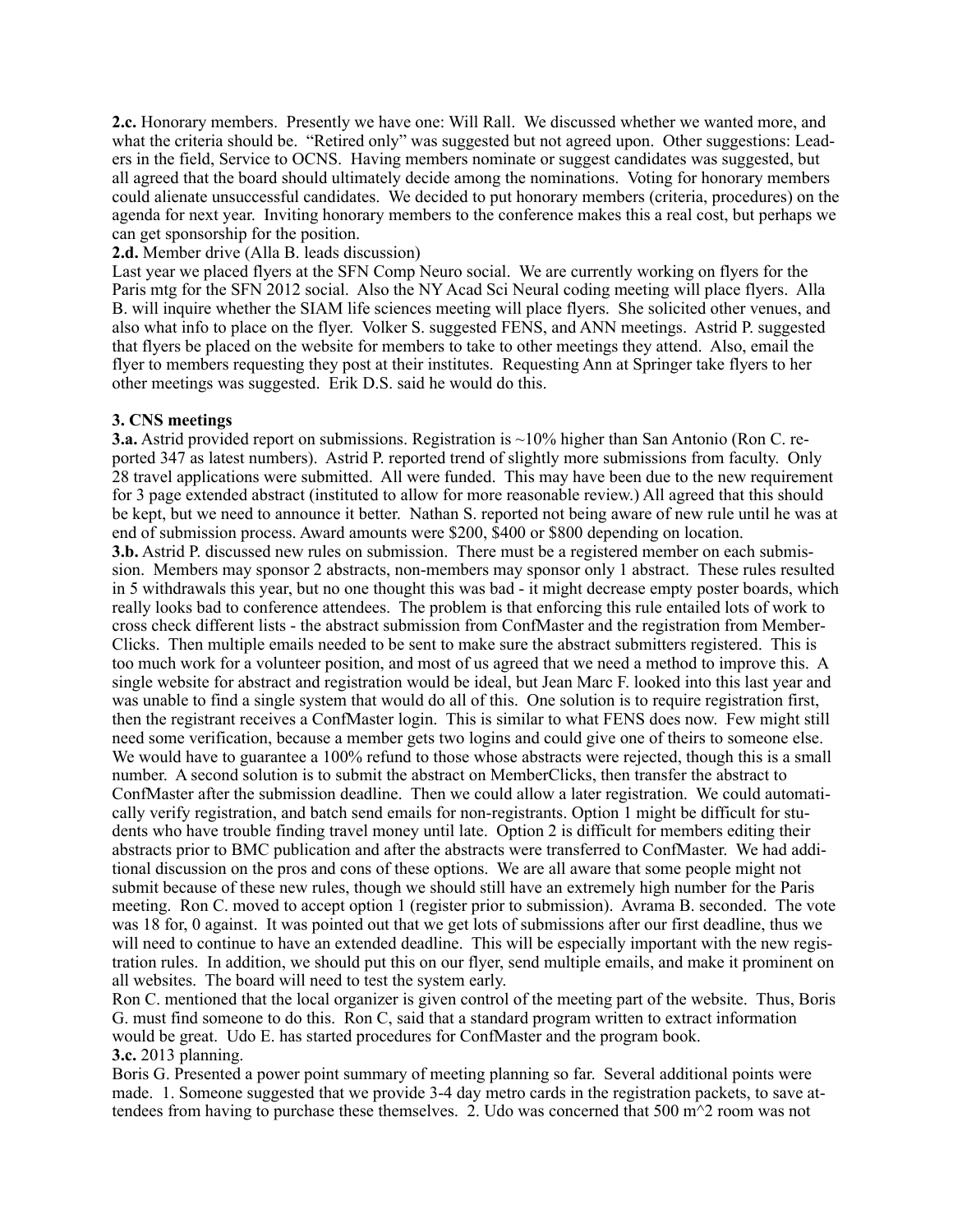enough for posters. He recommended 5 m $\gamma$ 2 per poster. If we assume 400 posters and 3 sessions, that is 140/session, and 70 boards. This is barely big enough. Boris G mentioned there is another, bigger room. Udo E will provide the numbers from Berlin, and Boris G will look into it. He mentioned it will be !3-4k euros more for a bigger room. 3. Hotels. We could provide a list of hotels in the 100-150 euro range. We might want to contact them even if we don't make any deals. Or, we might have a management company to negotiate rates and bookings, but this will have an expense associated with it. Erik F. mentioned that in Stockholm, the company was only interested in the high priced hotel, but was free. Erik D.S. mentioned that we do not want the internet price to end up being cheaper than booking through CNS. Boris emphasized that people should book hotels at least 4 months in advance because July is the height of the tourist season.

#### **3.d.** Program committee planning.

Current members are listed on the handout from Astrid P. Four are rotating off. An email was sent out to active faculty for volunteers. There were number of responses, that pool will be used to replace PC members rotating off, while keeping the balance (gender, scientific area, geographic distribution). One issue was whether to continue with themes for the CNS meeting. The advantage is that it attracted a novel workshop this year, and possibly attendees who wouldn't come otherwise. The disadvantage is that it constrains the keynote speakers, makes it difficult to obtain higher profile speakers. In addition we won't want to scare off someone who normally attends. An extensive discussion ensued. One compromise is to have themes sometimes, such as when a good theme is suggested. Also, could select one high profile speaker (not all three), and then see whether a theme can be organized around that person. This also helps prevent recycling of the same high profile speakers all the time. Astrid P. asked for confirmation that the board is no longer requiring the PC to force a theme. It was also suggested that the members would be asked for their opinion on themes at the member meeting, but that this would be advisory only. This year there were two oral cancellations, and one occurred two days prior to the meeting. No pattern causing those cancellations was observed. The early cancellation was replaced, but the late one was not due to lateness. One possibility mentioned was to have an unofficial waiting list. Also, board members could possibly give a talk at the last minute. The unofficial wait list seemed to be the preferred suggestion, but that probably only more senior faculty could prepare a talk in such little time. Nathan S. suggested that we leave it up to the PC chair's discretion how to fill the slot. I.e., there is no need to go down the wait list in order.

Meeting was adjourned at 6 pm.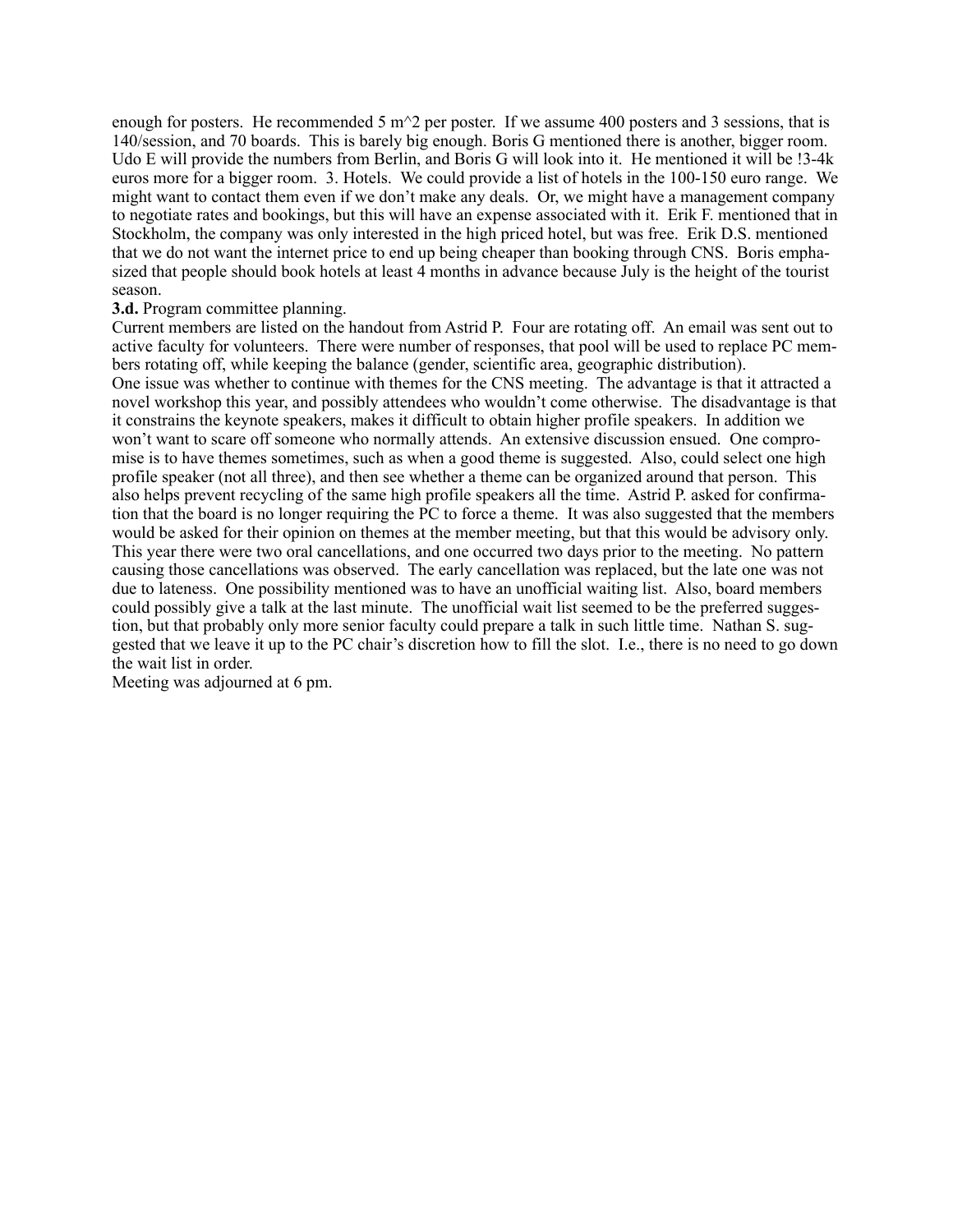## **Minutes of the Meetings of July 23, 2012**

Meeting started at 12:15, 19 board members in attendance:

Avrama Blackwell, Erik Fransen, Victoria Booth, Volker Steuber, Jeanette Hellgren Kotaleski, Astrid Prinz, Axel Hutt, Ron Calabrese, Udo Ernst, Boris Gutkin, Erik De Schutter, Maurice Chacron, Alex Dmitrov, Alla Borisyuk, Gaute Einevoll, Carmen Canavier, Markus Diesman, Nathan Schultheiss, Bruce Graham

**3.d. continued** Looking for potential successor for Astrid P. (term ends after Paris meeting). Looking at current program committee members. Perhaps need more senior faculty with management experience, perhaps higher scientific profile. Erik D.S. and Astrid P. have already asked one person, and they are waiting for response. Should we have pictures of PC members on the website? Advantage: opportunity for members to talk directly to PC. Astrid P. will request PC to send pix to Erik D.S.. Discussed whether we want PC to be elected. Difficulty is maintaining balance across scientific disciplines, as well as gender and geography. Alternative PC chair names was discussed. One or two other current PC members was mentioned. Possibly one of the new members would be good, since they will have a year of experience before they need to take over. This means PC chair must make sure there are sufficient numbers of sufficiently senior people. Volker S. pointed out that there are no junior (un-tenured) faculty on the current PC. One difficulty is that not all PC members are active. Erik D.S. recommended that the PC chair might want to request resignation of members that are inactive. Main PC duties are review of poster abstracts (given that very few are rejected, the PC doesn't shape conference this way), selection of keynote speakers, which can influence attendance. Consensus is that PC should continue to select their own members, but can use the pool of volunteers from the email announcement.

**3.e.** Tutorials and Workshops:

Tutorials: Initially difficulty finding tutorials due to time of year. Ultimately 7 tutorials and 15 speakers. Guidance was 1 speaker per tutorial (which will cost \$7000 this year.) Budget was 10k, but that was based on 10 tutorial expectation:  $\sim$ 1k per. Tutorial speakers are happy with this. Attendance numbers given. Ranged from 6 (self-invited tutorial) to 25. Total numbers  $> 100$ .  $\sim$  1/3 of main meeting. Udo E. thought this was good. Markus D. noted good discussions in the tutorials. Discussion of making slides available, before for attendees, possibly after for all members. Tutorials support the educational mission of OCNS. Resources website is only open for members. (Publications contains meeting abstracts - available to nonmembers also.) Should we make resources available to non-members? Presently even members are not using it. We've already instituted other member benefits. Even if resources are generally available, tutorials should be only available to members. Will slide availability decrease tutorial attendance? Ron C. thinks that people will still attend because you get much more out of it. We still have to get permission from tutorial givers. Requiring them might discourage some people, so perhaps we should strongly encourage but not require. We can post previous years as advertisement for future tutorials. One complaint was lack of coffee for tutorials. Boris G. was advised to have coffee for tutorials. Boris G. stated that cost estimate already includes tutorial coffee. Budget for next year tutorials will be 10k plus waivers. We will gather tutorial slides and post them on website.

Workshops: Alex D. reported that Pipeline is well established. He gets proposals on a regular basis. Several places where call for workshops is posted. Volker S. will have hard job next year because he will probably have to turn down workshops. This year there were  $10$  workshop proposals, possibly slightly more than this meeting can support. Some are 2 day. This year we had 7 WS on one day and 6 WS on another. Udo E. reported they had 10 rooms in Berlin. Currently Boris G. has 10 rooms reserved, which will support  $\sim$ 15 WS if some are 2 day. Workshop selection is becoming more important.  $\sim$ 1/3 of registrations are workshop only. There is a craving for small focused meetings. Some attendees complained about cost of workshop. Budget is 10k. Alex D. emails organizers that they have  $\sim$ 1k budget (not all workshops request money, those that do ask  $\neg 1k$ ). Alex fills funding requests as they come in until money is low, then becomes more selective. One organizer arranged other funding. Since we are requiring registration early, we might need workshops decided prior to this.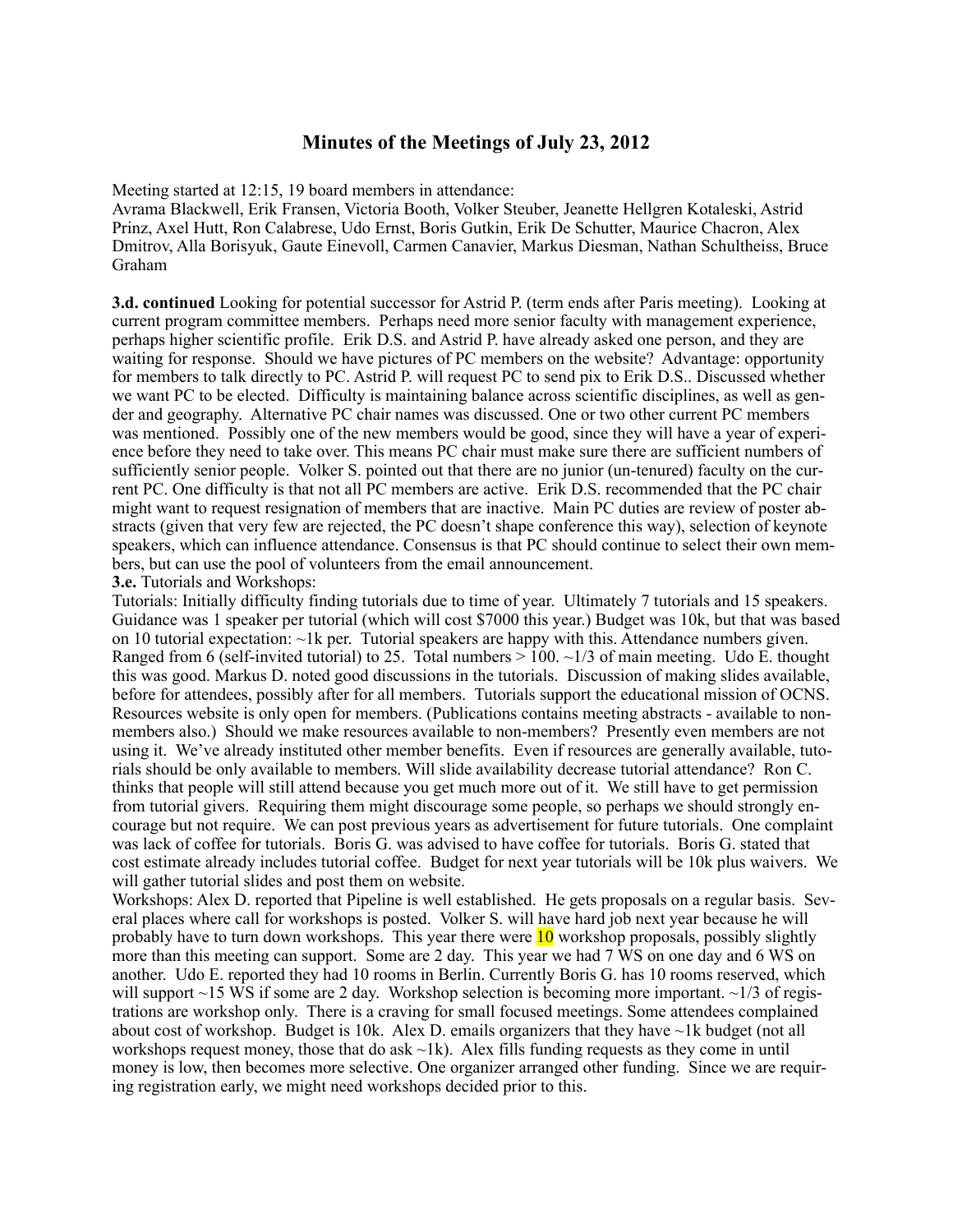Discussion on workshop cost. It is mostly expensive for non-members. We are cheaper than COSYNE by ~\$100 for non-members (even cheaper for members). Possibly we should put link to membership on the page listing rates. Some won't join because registration is reimbursed by grants, but not membership. Selection criteria for workshops? That's up to Volker S, but we should discuss at Board meeting. If they become very popular, we might need workshop committee. Most felt a committee was not needed presently. Possible criteria: (1) no largely similar workshops. Encourage similar proposers to fuse - this has been successful sometimes in the past, or the organizers will adjust their topic to be more different. (2) Discourage previous years? No, repeating a previous workshop makes the job easier for organizers. (3) A written proposal allows workshop chair to see how well organized the workshop is. Those with confirmed speakers can be favored. There are written workshop criteria, but they don't need to be enforced. Alex D. encourages more organization from more spontaneous submissions, and encourages more discussion time in those which are more symposium like. (4) Deadlines - after which workshops may or may not be considered. Do we want to require more discussion period in the symposium type of workshops? More experienced organizers usually allow this time. One symposium this year has posters. Drifting toward more formal workshops may be side effect of having separate registration fee (instead of embedding within meeting). People can't commit without this organization. Recommendation that announcement be earlier (Oct-Nov) and that strong recommendation be made for early submission because competition is expected to be strong. Alex D. brought up the possibility of posting workshop slides. This should be optional since these are research talks. Preferred format of slides for tutorials and workshops is PDF, not PPT. Video taping is another possibility. This is expensive to do well.

Boris G. brought up satellite meetings: One person has requested having such. Erik D.S. responded that we can't prevent this. We would prefer to have this be a workshop. A real satellite gives us no financial return, and it might be competition for workshops. But, this might be a benefit in that some people might stay for main meeting. SFN allows this, but then you pay a lot of money for the facilities. Could a satellite benefit OCNS? Reduced fees for members, require attendees to join OCNS? May depend on the scope of the satellite.

Alex D. brought up possibility of teleconferencing for attendance of workshops and tutorials. This might impose a large duty on local organizer. We might only be able to do this for a small subset of rooms. Need to discuss a cost model. Must be able to guarantee video/audio quality. Otherwise we should not do it. Alex D. wants to try a few test cases of streaming next year. This is easier than video, but might still be difficult to implement next year. Axel H. reminded us of Springer book possibilities for workshops. Alex responded that this is indeed in the call for workshops.

Workshop budget for next year: There will be more workshops and we are losing Ranu's grants, so we probably need a larger budget. 15k suggested and accepted.

**3.f.** Function of liaison to local organizer. Udo E. reported it was easy this year. Ron C mentioned that many of his people greatly appreciated his help. Erik F. agreed. Udo E. is on board for one more year. Afterward we will have to consider extending or replacing him.

**3.g.** Travel grant and tutorial/workshop support (Jeanette H.K.)

We discussed this on July 21. It is great they have to submit summary. 24 complete, non-local applications. Budget spent is only 13k - this is quite small. We should keep same procedures but advertise better. The budget was actually 40k, with 5k for special awards, but we just didn't need it this year. Erik recommends that this budget be kept for next year.

Alla B. Recommended that call for abstracts be much shorter. List keynote speakers, but not workshop description, etc. Then travel awards becomes more prominent. Can also have a separate email for travel awards. Have link to workshops, etc. This will work if we have Paris website working early. Call for abstracts should not direct to general OCNS website, but meeting website. Have the critical items, such as call for abstracts, travel awards, more prominent. The Paris website will go live (without info and links) next week. Then Boris will be able to edit content. We could put link to apply for travel grant on the abstract submission confirmation page. Currently we put information, but a link might be better. **3.h.** Future CNS meetings: CNS 2014: Quebec City (Maurice C.)

CNS 2015: call for European location is open. Only 1 inquiry. Erik is considering Antwerp, but would recuse himself from those discussions. Some private discussions about Prague. Same as last year, all proposals will be put on the website for access by board members. If Antwerp is submitted, Avrama will take over leading the discussions and voting for location.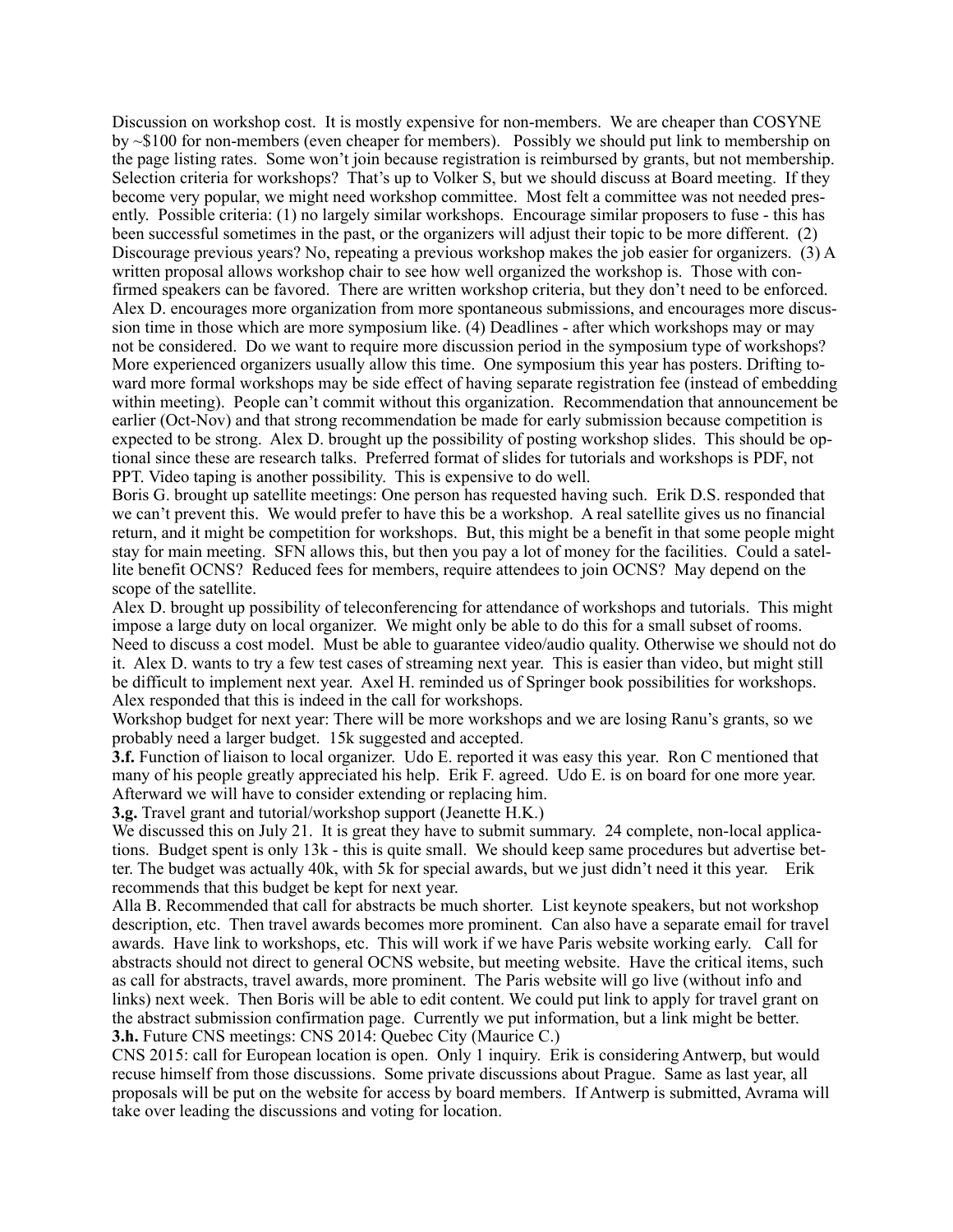Erik D.S. proposed that from 2016 on the call would be for a non-European location (instead of North American), therefore opening the possibility for meetings in Asia, Australia etc. Questions were asked about organizing CNS in Okinawa, but this would be costly because hotels are very expensive in July due to large numbers of tourists in July. Kobe conference center has contacted Erik D.S. Erik suggested they find a scientific organizer partner and consider submitting for 2016. Anthony Burkitt may be considering Australia for 2016.

#### **4. Financial matters**

**4.a.** Financial report (Victoria). We are in very good shape after Stockholm. Balance increased from 178k to 315k. For this meeting we will be in good shape. At present an estimated income of 18k, but there may be a few additional expenses. If we had spent our entire travel grant budget, the 18k might have been negative, but they do spend on registration so it wouldn't be too negative. We expect that NA meetings don't' have a big profit, but we would like to avoid negatives. We have a new category: OCNS sponsored travel awards to other meetings. Fixed administrative costs is < 5k which is satisfactory much smaller than the 25k membership dues. Additional discussion ensued about various budget line items. Boris requested an estimated budget from Victoria. Erik mentioned that OCNS doesn't really provide budget, but does provide advanced costs for deposits. Membership dues might decline with 2, 3 year membership fees, but we might get more money since many more people might join since Paris. We need to keep track of membership fees for these different categories.

**4.b.** Sponsoring (Carmen) - done on 21st.

**4.c.** Financial planning for 2013. We discussed budget for tutorials (10K), workshops (15k), travel (40 k plus additional 5k). We need to discuss travel support of sponsored meetings. For 2012 7.8 k has everything except  $\sim$ 1.5k for one student going to for ACCN 2012 in Poland. Erik provided list of conferences that we sponsored, either by providing travel grants to members, or other expenses. We also provided travel grants to courses. We received good publicity at many of these meetings. When board members hear about meetings that would be a suitable link, OCNS exec committee should be put in contact. The only real requirement is that we can provide benefits to members. The organizers will have to help us identify which of their applicants are OCNS members. For the courses, we offered two travel grants to each course (LASCON, ACCN), but the course only identified one member. In some cases we provide the money directly to the organization who then provides the travel to the student. We contacted Woods Hole CNS course, but did not receive a response from them. We must decide on budget for next year. Erik proposes that we allocate 15k this year. The budget was 12 k last year, and our budget would have been closer to this had there been two students for each course. No one objected. If we need more the executive committee can decide to increase budget. Avrama asked should we have a process for selecting meetings? Presently we do it as a first come first serve basis, and we have not gone over our budget. Erik suggested that we should keep it low key, as is, until we have too many requests. Then we can formalize the process.

4d. Budget approval. Erik moved we accept. Volker seconded. Board voted unanimously to accept budget.

5 Task division within the board. Erik repeated what we agreed on at the July 21 meeting.

6a. OCNS and social media (presentation by Gaute)

We have website.

We have a facebook person. It was set up after last year's meeting. It was setup by Malin of INCF, and difficult to transfer to Gaute as person. Alternative is to setup facebook page (easier to transfer admin), and that was done for this meeting. We should do that for each meeting. Room sharing is one possibility (though that was done this year by local organizers). We have the comp-neuro mailing list set up a long time ago. There is a Springer site, and CNS presence on that site: a specific CNS meeting group in NeuronNet. There are also independent groups that are related to comp neuro. On facebook, on google+, on linkedin, on NeurOnLine (Comp Neuro on SFN); on Frontiers there is a blog. It is unclear how much these are used, and these are comp Neuro, not CNS specific.

In addition to meeting facebook page, Gaute suggested a facebook page for organization itself (similar to INCF facebook page). Gaute joined twitter as part of his duties and has been tweeting. INCF also has twitter account. We should make OCNS twitter account for us to tweet about the organization or just comp Neuro in general. One possibility (reported by another member about one of his orgs) is to provide